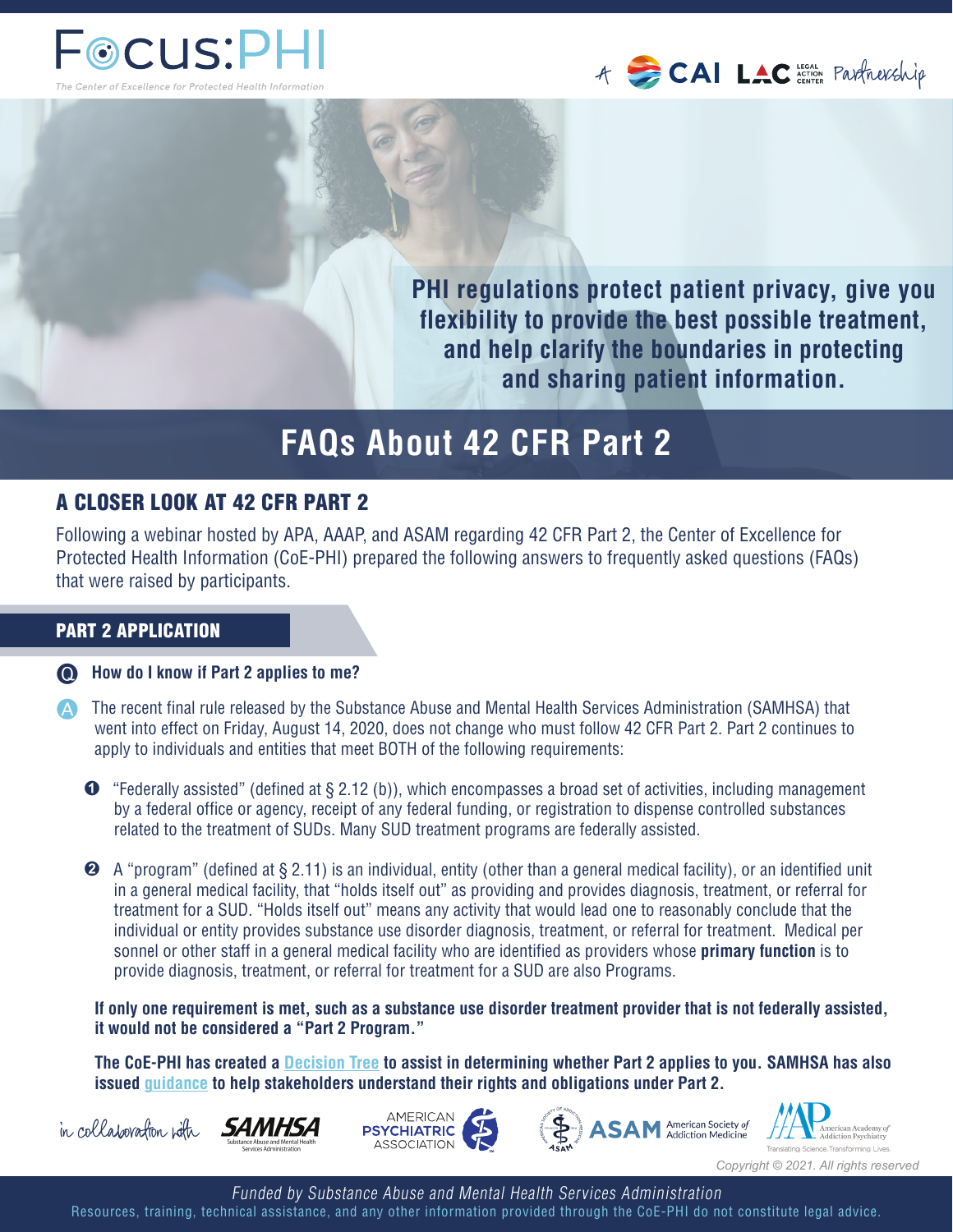



### **Do peer support providers for SUD working in a primary care facility fall under Part 2?**

- Yes, if the peer support provider meets the definition of a Part 2 program. A peer support provider could meet the definition if they are federally assisted and either:
	- ➊ Work in an identified unit of a primary care facility that holds itself out as providing and provides diagnosis, treatment, or referral for treatment for a SUD; or
	- **<sup>●</sup>** Is an identified SUD provider whose primary function is to provide diagnosis, treatment, or referral for treatment for a SUD.

## **Can you clarify the difference between a Part 2 Program and a non-Part 2 provider providing substance use disorder services?**

 If a clinician, such as a primary care provider, provides SUD services, including being DATA Waivered, but does not meet the two requirements above, most notably, holding itself out as providing diagnosis, treatment, or referral for treatment for SUD, then it would not be considered a Part 2 program**.** 

CoE-PHI has created a **[factsheet](https://s3.amazonaws.com/files.formstack.com/uploads/1959594/31741026/623496019/31741026_prescribing_mat_in_a_general_medical_facility.pdf)** to assist providers prescribing Medication for Addiction Treatment (MAT) in primary care or other general medical facilities to determine if they are a Part 2 program.

 Treatment records created by non-Part 2 providers based on their own patient encounter(s) are explicitly not covered by Part 2, unless any SUD record previously received from a Part 2 provider is incorporated into such records.

## PART 2 APPLICATION TO SUD RECORDS

#### **Co.** Does 42 CFR Part 2 apply to military personnel SUD records?

**Part 2 applies to records obtained by "any component of the Armed Forces during a period when the patient was** subject to the Uniform Code of Military Justice" except for records exchanged internally within the Armed Forces.

 Part 2 does not apply to SUD treatment records maintained in connection with the Department of Veterans Affairs (VA)'s provision of certain health services, or between the VA and the Armed Forces. 42 CFR § 2.12(c).

 The confidentiality requirements of both the HIPAA Privacy Rule and 42 CFR Part 2 apply to SUD patient records maintained by the Military Health System (MHS) healthcare providers and TRICARE.

 Covered SUD patient records may only be used or disclosed if the requirements of both DoD 6025.18-R and the 42 CFR Part 2 regulation are satisfied. Thus, if a use or disclosure is permitted by one regulation and prohibited by the other, the use or disclosure is prohibited.. For more information please view these DoD Factsheets:

➊ **[TMA Civil Liberties and Privacy Office Information Paper and Military Command Exception, and Disclosing](https://www.health.mil/Military-Health-Topics/Privacy-and-Civil-Liberties/HIPAA-Compliance-within-the-MHS/Military-Command-Exception)   [PHI of Armed Forces Personnel](https://www.health.mil/Military-Health-Topics/Privacy-and-Civil-Liberties/HIPAA-Compliance-within-the-MHS/Military-Command-Exception)**









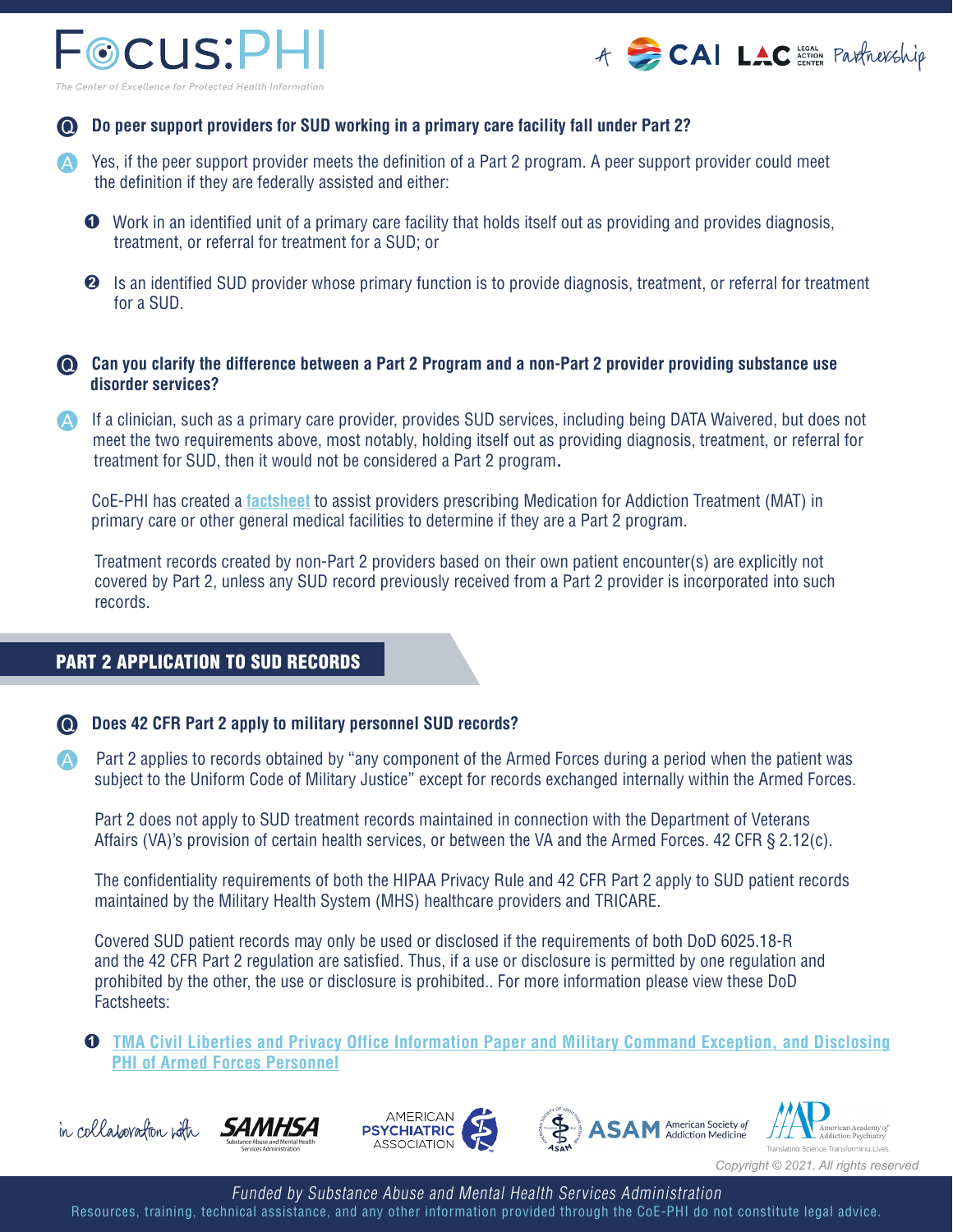



## PART 2 CONSENT

## **What information about the recipient is required on consent forms?**

 $\blacktriangle$  The name(s) of the individual(s) or the name(s) of the entity(-ies) to which a disclosure is to be made. The recent Part 2 Amendments that became effective in August 2020 now permit a SUD patient to consent to disclosure of the patient's Part 2 treatment records to any entity, even if it does not have a treating provider relationship with the patient (e.g., the Social Security Administration), without naming a specific person as the recipient for the disclosure.  $42$  CFR §  $2.31(a)$ .

#### **Can consent be given orally?**

- No, the Part 2 rules expressly require written consent for most uses and disclosures of SUD patient records, unless an exception applies.
- **Can providers implement an "opt-out" consent process similar to that under HIPAA?**
- No, Part 2 does not authorize opt-out consent processes.

#### **Where can I find sample consent forms and redisclosure notices?**

 The CoE-PHI and Legal Action Center and the have developed **[sample consent forms](https://coephi.org/sites/default/files/31741026_sample_consent_authorizing_disclosure_of_confidential_sud_patient_records.pdf)** and a **[sample notice](https://www.lac.org/resource/sample-forms-regarding-substance-use-treatment-confidentiality)  [prohibiting redisclosure](https://www.lac.org/resource/sample-forms-regarding-substance-use-treatment-confidentiality)** that incorporate the July 2020 amendments to 42 CFR Part 2.

#### DISCLOSURE OF PART 2 PROTECTED INFORMATION

- **Can Part 2 providers disclose information without consent for payment or healthcare operations (e.g., to obtain prior authorization for medication)?**
- A No, disclosures for the purpose of "payment and health care operations" are only permitted with written consent. Part 2 permits the disclosure of information without consent to treat a medical emergency or in other limited situations. Written consent is still required to disclose information for all other purposes.

#### **How may Part 2 programs disclose information to law enforcement entities?**

**Part 2 permits the disclosure of SUD treatment records to law enforcement without written consent in the following** certain limited circumstances.